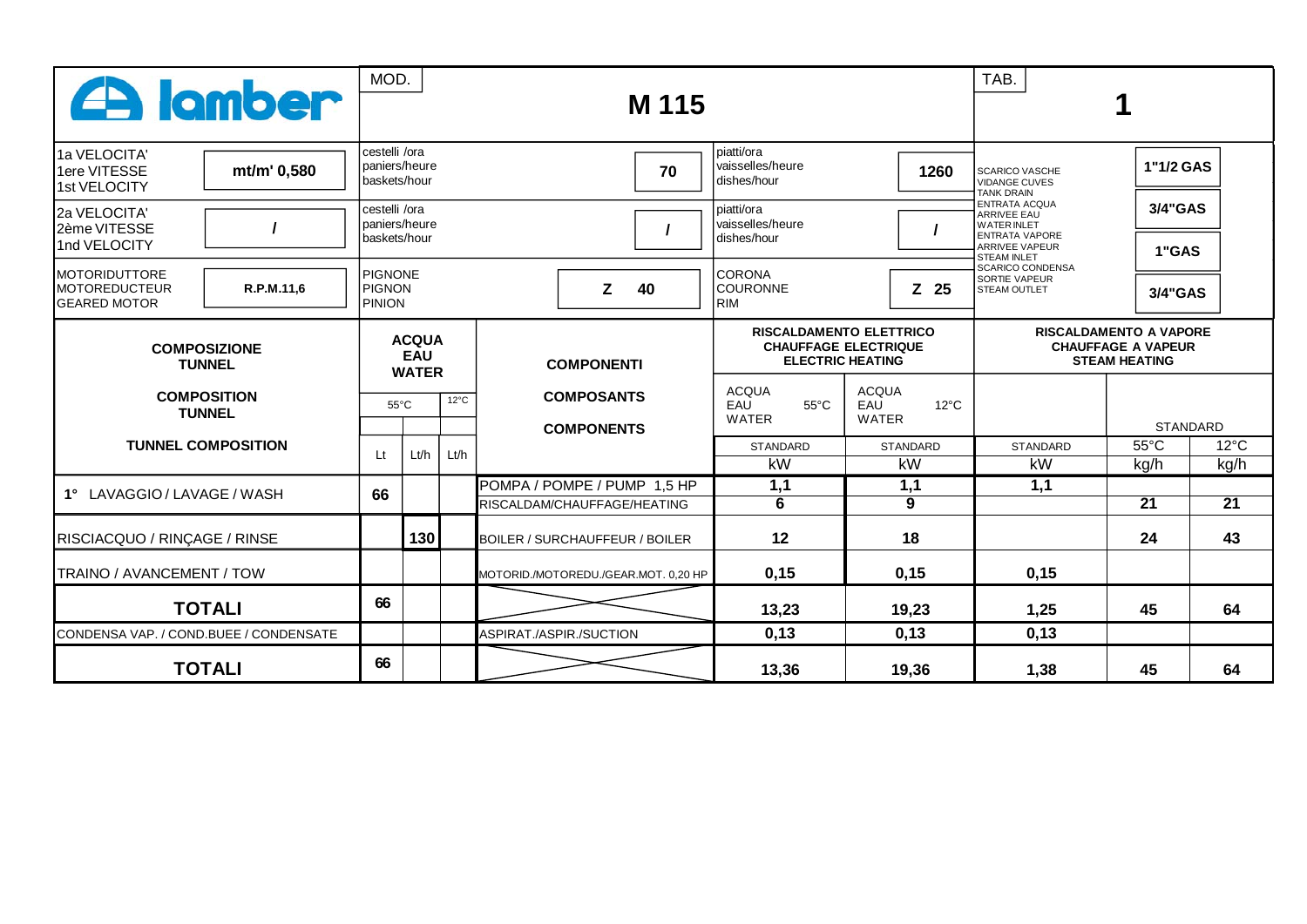| <b>A</b> lamber                                                     |                                                 |                                            | MOD.<br><b>M115-AS</b>        |      |                                                            |   |                               |                                                                                          |                                                                                    |                                                                                                                                          | TAB.<br>2              |                        |  |  |
|---------------------------------------------------------------------|-------------------------------------------------|--------------------------------------------|-------------------------------|------|------------------------------------------------------------|---|-------------------------------|------------------------------------------------------------------------------------------|------------------------------------------------------------------------------------|------------------------------------------------------------------------------------------------------------------------------------------|------------------------|------------------------|--|--|
| 1a VELOCITA'<br>1ere VITESSE<br>1st VELOCITY                        | mt/m' 0,750                                     | cestelli /ora                              | paniers/heure<br>baskets/hour |      | 70                                                         |   |                               | piatti/ora<br>vaisselles/heure<br>1260<br>dishes/hour                                    |                                                                                    | <b>SCARICO VASCHE</b><br><b>VIDANGE CUVES</b><br><b>TANK DRAIN</b>                                                                       |                        | 1"1/2 GAS              |  |  |
| 2a VELOCITA'<br>2ème VITESSE<br>1nd VELOCITY                        | cestelli /ora<br>paniers/heure<br>İbaskets/hour |                                            |                               |      |                                                            |   |                               | piatti/ora<br>vaisselles/heure<br>dishes/hour                                            |                                                                                    | <b>ENTRATA ACQUA</b><br><b>ARRIVEE EAU</b><br><b>WATER INLET</b><br><b>ENTRATA VAPORE</b><br><b>ARRIVEE VAPEUR</b><br><b>STEAM INLET</b> |                        | 3/4"GAS<br>1"GAS       |  |  |
| <b>MOTORIDUTTORE</b><br><b>MOTOREDUCTEUR</b><br><b>GEARED MOTOR</b> | R.P.M.11,6                                      | <b>PIGNONE</b><br>PIGNON<br><b>PINION</b>  |                               |      |                                                            | Z | 40                            | ICORONA<br><b>COURONNE</b><br>l RIM                                                      | $Z$ 25                                                                             | <b>SCARICO CONDENSA</b><br><b>SORTIE VAPEUR</b><br><b>STEAM OUTLET</b>                                                                   |                        | 3/4"GAS                |  |  |
| <b>COMPOSIZIONE</b><br><b>TUNNEL</b>                                |                                                 | <b>ACQUA</b><br><b>EAU</b><br><b>WATER</b> |                               |      | <b>COMPONENTI</b>                                          |   |                               | <b>RISCALDAMENTO ELETTRICO</b><br><b>CHAUFFAGE ELECTRIQUE</b><br><b>ELECTRIC HEATING</b> | <b>RISCALDAMENTO A VAPORE</b><br><b>CHAUFFAGE A VAPEUR</b><br><b>STEAM HEATING</b> |                                                                                                                                          |                        |                        |  |  |
| <b>COMPOSITION</b><br><b>TUNNEL</b><br><b>TUNNEL COMPOSITION</b>    |                                                 | $12^{\circ}$ C<br>$55^{\circ}$ C           |                               |      | <b>COMPOSANTS</b><br><b>COMPONENTS</b>                     |   |                               | ACQUA EAU<br> 55°C<br><b>WATER</b>                                                       | ACQUA EAU<br>$12^{\circ}$ C<br>WATER                                               |                                                                                                                                          | <b>STANDARD</b>        |                        |  |  |
|                                                                     |                                                 | Lt                                         | Lt/h                          | Lt/h |                                                            |   |                               | <b>STANDARD</b><br>kW                                                                    | <b>STANDARD</b><br>kW                                                              | <b>STANDARD</b><br>kW                                                                                                                    | $55^{\circ}$ C<br>kg/h | $12^{\circ}$ C<br>kg/h |  |  |
| 1° LAVAGGIO / LAVAGE / WASH                                         |                                                 | 66                                         |                               |      | POMPA / POMPE / PUMP 1,5 HP<br>RISCALDAM/CHAUFFAGE/HEATING |   |                               | 1,1<br>9                                                                                 | 1,1<br>9                                                                           | 1,1                                                                                                                                      | $\overline{21}$        | $\overline{21}$        |  |  |
| RISCIACQUO / RINÇAGE / RINSE                                        |                                                 |                                            | 130                           |      | <b>BOILER / SURCHAUFFEUR / BOILER</b>                      |   |                               | 12                                                                                       | 18                                                                                 |                                                                                                                                          | 24                     | 43                     |  |  |
| ASCIUGATURA / SECHAGE / DRYING                                      |                                                 |                                            |                               |      | VENTILAT. 0,75 HP                                          |   | BATTERIA / ACCUMUL. / BATTERY | 0,55<br>$\mathbf{3}$                                                                     | 0,55<br>3                                                                          |                                                                                                                                          |                        |                        |  |  |
| TRAINO / AVANCEMENT / TOW                                           |                                                 |                                            |                               |      | MOTORID./MOTOREDU./GEAR.MOT. 0,20 HP                       |   |                               | 0,15                                                                                     | 0,15                                                                               | 0,13                                                                                                                                     |                        |                        |  |  |
| <b>TOTALI</b>                                                       |                                                 |                                            | 66                            |      |                                                            |   |                               | 16,80                                                                                    | 22,80                                                                              | 1,23                                                                                                                                     | 45                     | 64                     |  |  |
| CONDENSA VAP. / COND.BUEE / CONDENSATE                              |                                                 |                                            |                               |      | ASPIRAT./ASPIR./SUCTION                                    |   |                               | 0,13                                                                                     | 0,13                                                                               | 0,13                                                                                                                                     |                        |                        |  |  |
| <b>TOTALI</b>                                                       |                                                 |                                            |                               |      |                                                            |   |                               | 16,93                                                                                    | 22,93                                                                              | 1,36                                                                                                                                     | 45                     | 64                     |  |  |